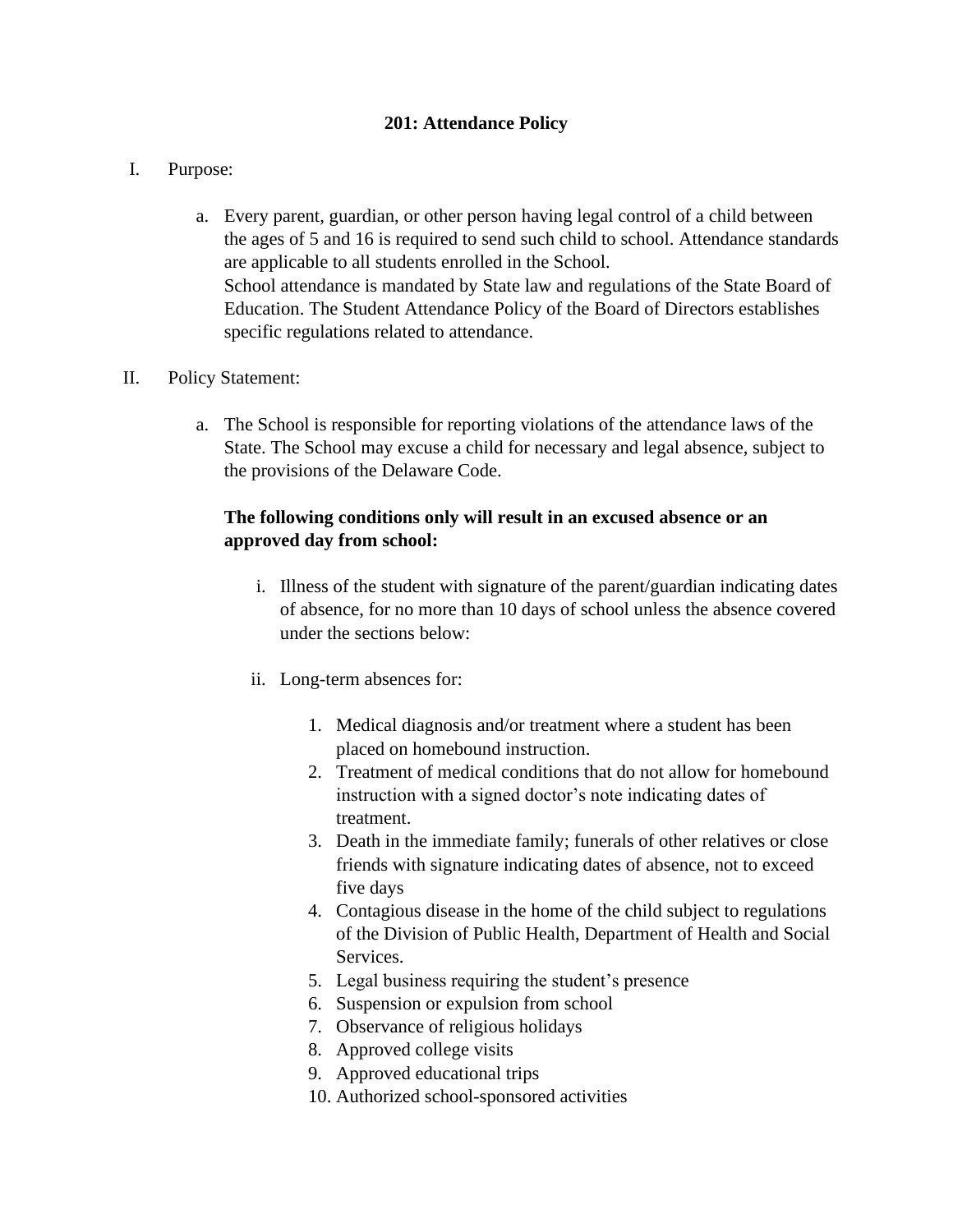- 11. Placement at an alternate residential facility with a letter with signature indicating dates of service
- 12. In accordance with the Interstate Military Compact, students who are out of school as a result of a parent's active deployment that have a signed parent and/or guardian note indicating dates of absence(s) with Head of School's signature as an assurance
- 13. Students who are out of school for reasons specifically and directly related to homelessness that have a signed note from the Homeless Liaison indicating dates of absence(s)
- 14. Students who are out of school for reasons specifically and directly related to foster care that have a signed note from the Foster Care Liaison that includes the dates of the absences
- 15. Students who are out of school for scheduled court appearance(s) that have Court-issued documentation indicating date(s) of appearance(s)
- iii. Student Absences Due to Social, Emotional & Behavioral Wellness
	- 1. The School recognizes that students have mental health, just like physical health. At times, students may miss school for reasons related to their mental well-being. When students miss school for mental health reasons, it is essential to connect them to resources based on their needs, similarly, to going to a doctor for a physical illness.
- iv. One excused absence per school year for students in grades 6 through 12 to attend civic engagements, such as visits to the United States Capitol, Delaware Legislative Hall, political or cultural significance sites, to advocate or testify on behalf of legislation, or to participate in a rally, march, or protest. The student's parent, guardian, or relative caregiver must submit a signed, written excuse which is received by the district or charter school at least three (3) days before the student's absence.
- v. A student shall be excused for any of the following religious holidays (including, but not limited to the holidays listed below) when the school district or charter school receives a student's parent, guardian, or relative caregiver's signed, written excuse at least three (3) days before the student's absence:
	- 1. Rosh Hashanah (Jewish)
	- 2. Yom Kippur (Jewish)
	- 3. Dussehra (Hindu)
	- 4. Sukkot (Jewish)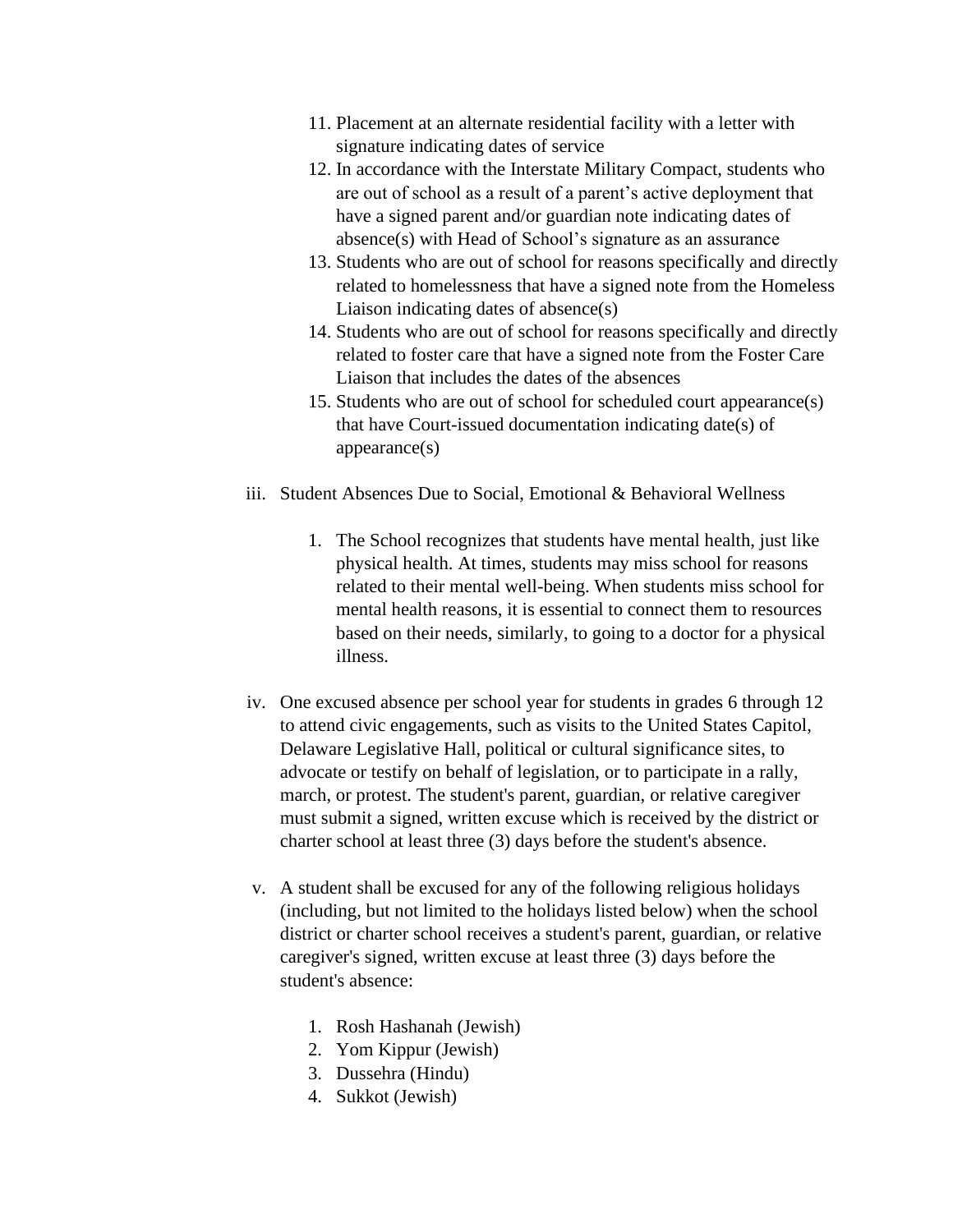- 5. Diwali (Hindu)
- 6. Birth of Bahá'u'lláh (Baha'i)
- 7. Sangha Day (Buddhist)
- 8. Maha Shivaratri (Hindu)
- 9. Naw- Rúz (Baha'i)
- 10. Holi (Hindu)
- 11. Ram Navami (Hindu)
- 12. Beginning of Ramadan (Islamic)
- 13. Theravada (Buddhist)
- 14. Laitlat Ul Qadr (Islamic)
- 15. Eid al-Fitr (end of Ramadan) (Islamic)
- 16. Vesak (Buddhist)
- 17. Shavuot (Jewish)
- vi. A student who misses a grading event due to excused absence for observance of a religious holiday must be allowed the opportunity to take the test on an alternate day or take an alternate test or be given some other means to recover credit.
	- 1. A student at any school district or charter school who is absent due to a religious holiday observance shall not be deprived of any award or eligibility to compete for any award.
	- 2. Teachers are discouraged from scheduling major grading events, such as tests, examinations, presentations, or project due dates on religious holidays.
- b. Absences for other reasons are classified as "unexcused."
- c. School Day
	- i. The School day begins at 8:00 a.m. and concludes at 3:30 p.m.
	- ii. Instruction begins promptly at 8:00 a.m. Students who arrive after 8:00 a.m. are considered tardy. If a student arrives at school after 8:10 a.m. they must report to the office for a tardy slip before going to class.
	- iii. The adult who brings the student to school must accompany him/her to the main office and sign the student in before he/she proceeds to class. The student will receive a tardy slip before entering class.
	- iv. School supervision is not provided for students arriving before 7:45 a.m.
	- v. Breakfast is served beginning at 7:30 a.m.
	- vi. Students may enter the classroom at 7:45 a.m.
	- vii. The adult who picks up the student for early dismissal must report to the main office to sign him/her out. Please remember excuse note upon return to school.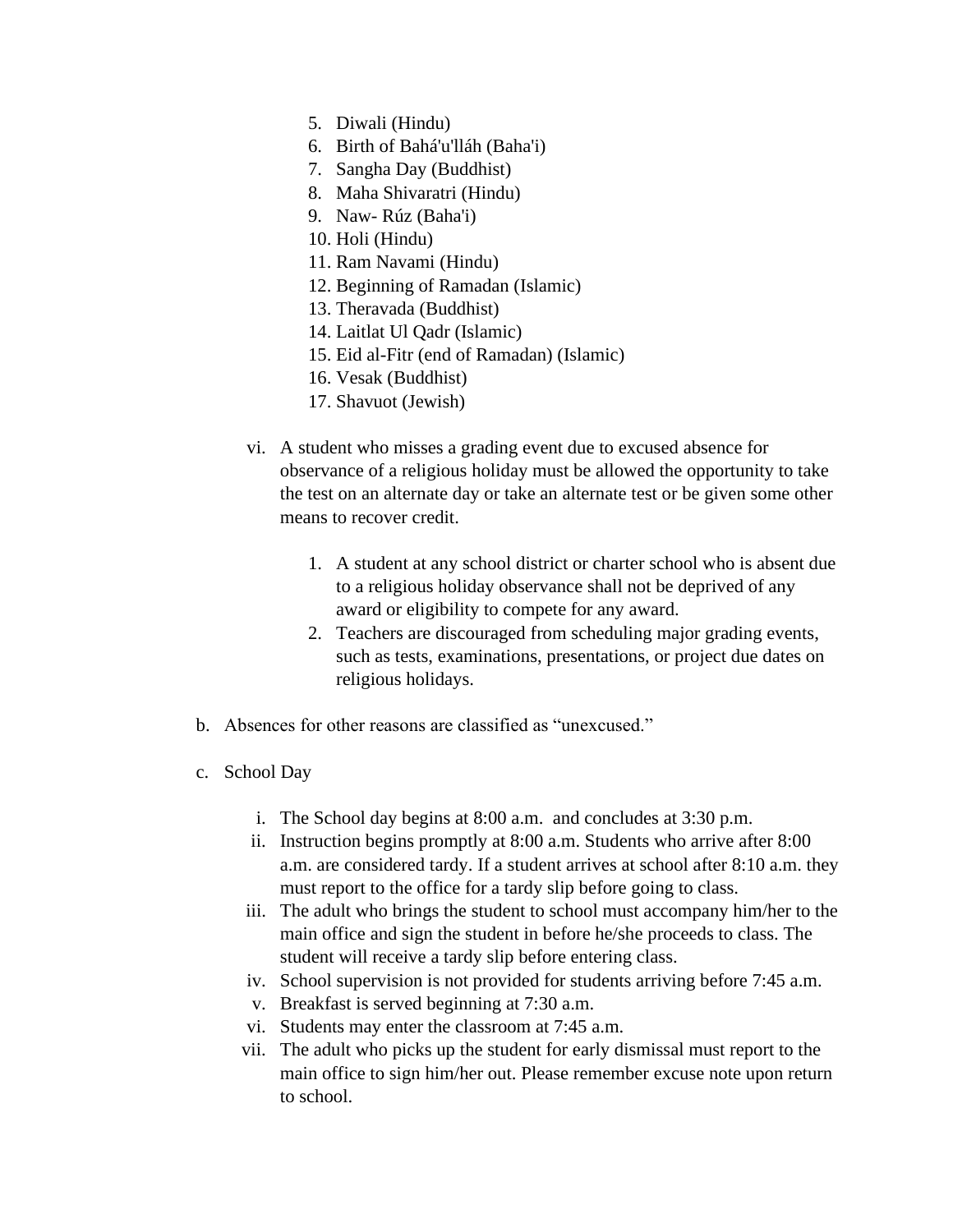- viii. Scheduled dismissal time is 3:30 p.m.
- ix. Students must be picked up on time. Realizing unforeseen circumstances arise the school will send students who remain at school beyond dismissal time to After School Care. If late pickup becomes routine parents will be charged accordingly.
- d. A student enrolled in grades K through 8 inclusive is considered truant if such a student has been absent from school without valid excuse, as defined in Rules and Regulations of the State Board of Education, for more than three (3) cumulative or consecutive school days during a given school year. The School will take action regarding unexcused absences including, but not limited to, written communications, home visits, required parent/guardian conferences, and referral of the parent for prosecution. A Parent/guardian who is determined to violate the State's compulsory school attendance laws is subject to penalties as described by State law. The penalties for parents/guardians may include:
	- i. First offense: fine of \$25 to \$300 or imprisonment for up to 10 days or both
	- ii. Second offense: fine of \$50 to \$500 or imprisonment for up to 20 days or both
	- iii. Third offense: fine of \$230 to \$1,150 or imprisonment for up to 30 days or both
	- iv. A parent may be ordered to perform unpaid community service in lieu of a fine. If imprisoned, the court may impose conditions of release.
- e. The penalties for students may include:
	- i. Penalties may include community service, counseling, curfew, suspension or revocation of driver's permit or hunting license, prohibition of participation in extracurricular activities or school social events or recommendation that the student enroll in an alternative school. *Any pupil 16 years of age or older who is truant on more than three separate occasions during one school year may be expelled from school by the Board of Directors.*

# III. Definitions:

- a. The school, in administering the State policy, defines the most commonly used attendance terms as follows:
	- i. Excused Absence:
		- 1. An excused absence from school or class is an absence for one of the reasons listed above and for which the required parental note of explanation has been presented on the first or second day of the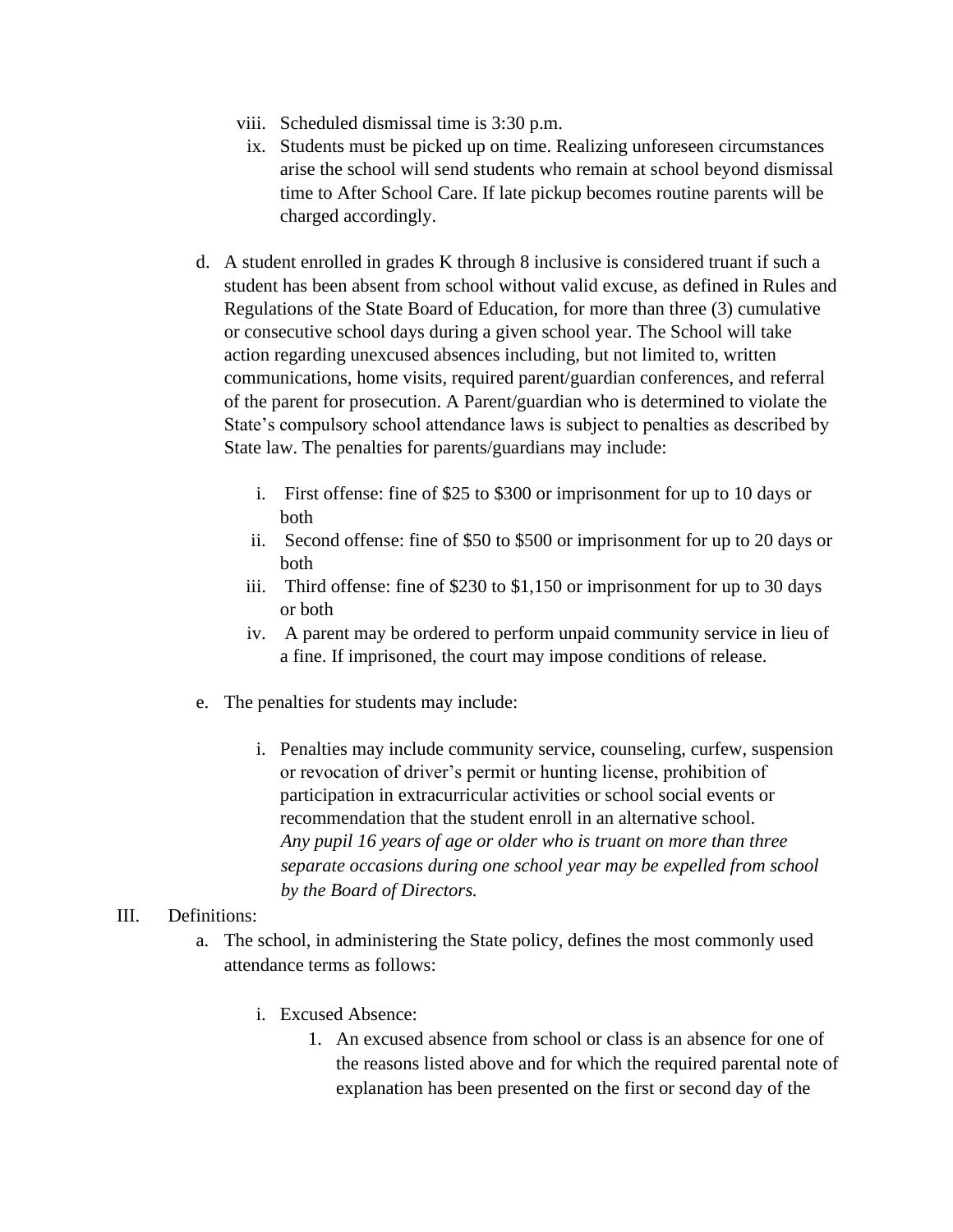student's return to school or class. Following a valid excused absence, the student will be allowed to make up all work missed, to take tests which were missed, and to submit any assignments which became due during the absence. Following an excused absence from school or class, the time allowance for taking tests or turning in assignments shall be equal to the number of school days or number of class meetings missed due to the absence. A teacher may extend the time allowance for making up work missed if the specific circumstances of the situation merit such action. The responsibility for initiating make-up work and turning in assignments rests with the student.

- ii. Unexcused Absence:
	- 1. An unexcused absence from school or class is an absence:
		- a. Which is for a reason not listed as excused or
		- b. About which the parent/guardian has no knowledge or
		- c. For which the parental note of explanation was not provided on the student's first or second day of return to school following the absence
	- 2. A student whose absence is unexcused shall receive no credit for assignments missed or tests given during the period of the unexcused absence unless otherwise permitted by the teacher. While an unexcused absence may result in no credit for assignments or tests missed, students may request assignments from their teacher at the initiation of the student. If the teacher provides assignments after an unexcused absence, the time allowance for requesting the instructional materials or assignments from the teacher shall be equal to the number of school days or number of class meetings missed due to the absence. A teacher may extend this time allowance if the specific circumstances of the situation merit such action.
- iii. Lateness to Class:
	- 1. At the beginning of each term, the teacher shall define guidelines regarding lateness to class. When, in the judgment of the teacher, lateness becomes excessive, the student will be reported to an appropriate staff member for administrative action. Lateness to class may have a detrimental effect on student learning.
- iv. Tardiness to School: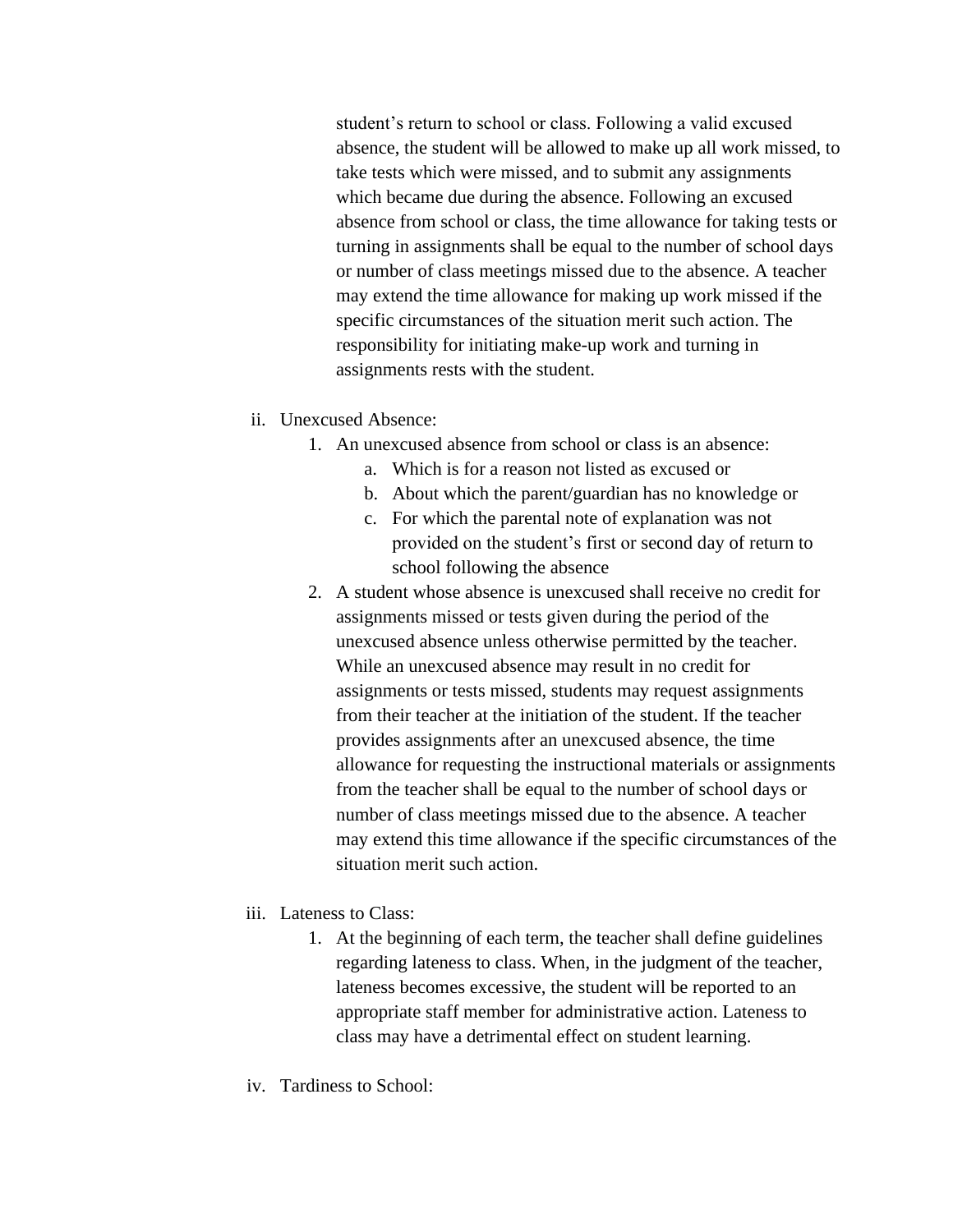- 1. All students are expected to be punctual to school. Students who arrive at their first-class assignment after the start of school are tardy. A student who is late to school should present a written explanation for the tardiness on the first or second day following the tardiness. Students should recognize that a written explanation from home does not automatically cause the tardiness to be excused. Such reasons as car trouble, personal business, heavy traffic, home obligations, etc., while understandable, are not acceptable excuses and will be listed as unexcused. Reasons such as personal illness, medical appointments, and appearances in court will be considered as excused tardiness when verified by a note from home. Students who do not attend at least half of the class periods on a given day will be marked absent for that day. Students who are absent for more than fifteen (15) minutes of a class may be considered absent from the class unless excused by proper authority.
- v. Prearranged Absence:
	- 1. A prearranged absence is a student's absence from school for one or more days to visit a college or university or for other educational activities approved by the school administration. The absence should be prearranged by writing the school administration, giving the full particulars of the absence. Approval for such absences should be sought, where practicable, at least one (1) week prior to the date on which the absence is to occur. Upon the development of a plan by student and teacher for making up the assignments to be missed, the school administration may then define the absence as excused. Students who must leave the building due to an emergency or some other reason which did not permit a prearranged absence must receive approval from the school administration or his/her designee. The student is then responsible for completing the sign-out procedure before leaving the building and must present the required parental note of explanation upon his/her return to school.
- b. This defines mental and behavioral health and provides resources to support students' social, emotional and behavioral wellness.
	- i. **Mental health** is the emotional, psychological, and social well-being of a person. Mental health issues may include, but are not limited to, mood,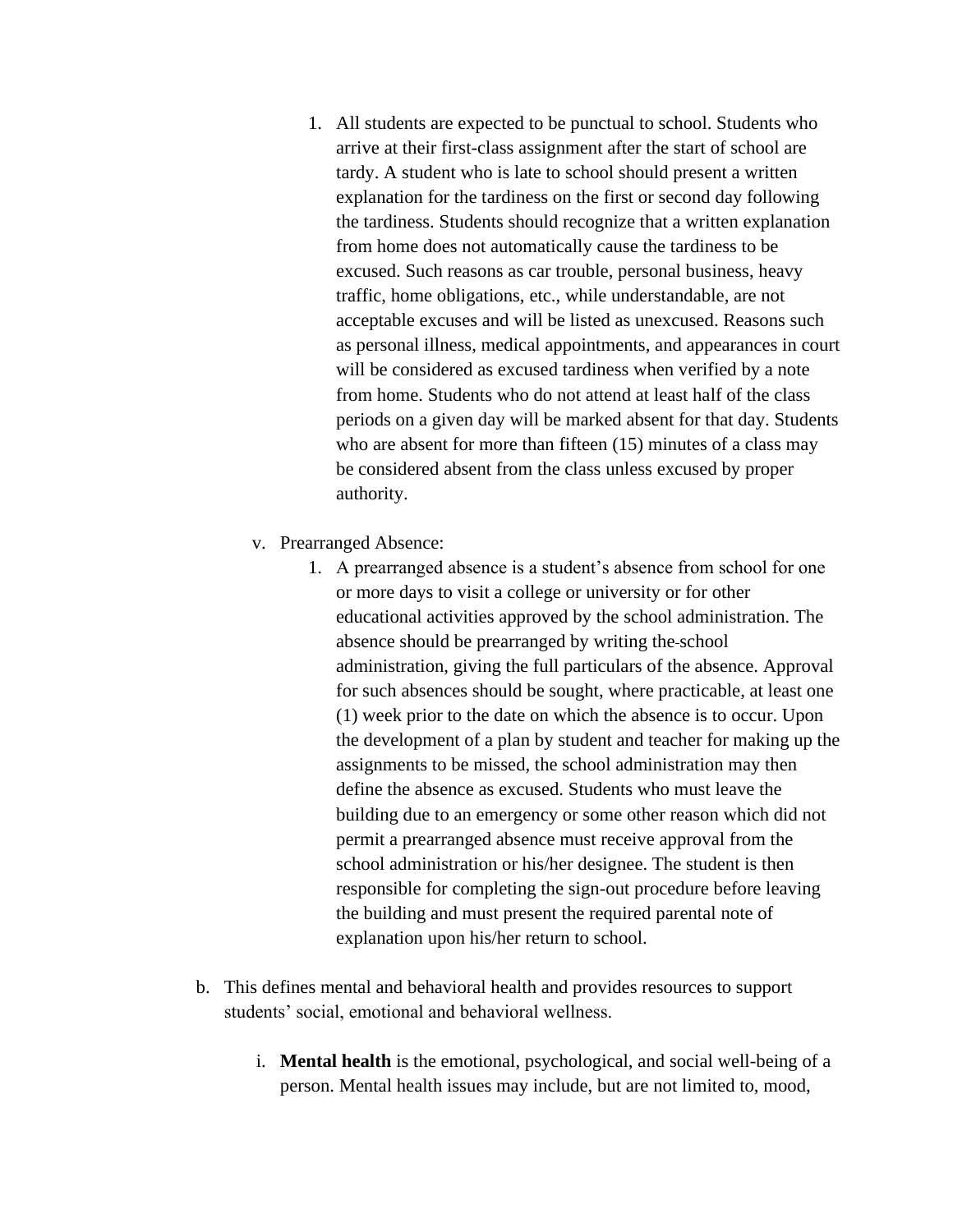anxiety, and post-traumatic stress. Behavioral health encompasses mental health and relates to habits that have an impact on the overall mental and physical health.

- ii. **Behavioral health** issues may include, but are not limited to, examples such as substance abuse, eating disorders, self-harm and addiction.
- iii. **Connecting with Supports & Resources Within the School** It is important to establish and maintain communication with the student's school counselor when absences are related to social, emotional or behavioral wellness. The school counselor can assist with supporting the student in school, as well as connect them to additional supports outside the school. School counselors can also help students communicate with teachers and return to school successfully.
	- 1. The school counselor can be reached by calling the school directly
	- 2. Dean of Students/Guidance Counselor will connect the student with resources needed.
- iv. Resources Outside the School Emergency (Local):

| <b>Police/Fire/Ambulance</b>                      | 911                                     |
|---------------------------------------------------|-----------------------------------------|
| <b>Child Mental Health Crisis Line</b>            | 1-800-969-HELP (4357)                   |
| <b>Crisis Text Line</b>                           | Text DE to 741741                       |
| Sexual Assault Crisis Services (Contact Lifeline) | 1-800-262-9800                          |
| National Hotlines & Resources:<br>V.              |                                         |
| <b>LGBT National Help Center</b>                  | 1-800-246-7743                          |
|                                                   | call/online chat                        |
| <b>LGBTQ Youth Crisis Line</b>                    | 1-866-488-7386                          |
|                                                   | call/text START to 678-678/online chat  |
| <b>National Eating Disorders Association</b>      | 1-800-931-2237                          |
|                                                   | call/text/online chat                   |
| <b>National Domestic Violence Hotline</b>         | 1-800-799-SAFE (7233)                   |
|                                                   | call/online chat                        |
| <b>National Human Trafficking Resource Center</b> | 1-888-373-7888                          |
|                                                   | call/text/online chat                   |
| <b>National Sexual Assault Hotline</b>            | 1-800-656-HOPE (4673)                   |
|                                                   | call/online chat                        |
| <b>National Teen Dating Abuse Hotline</b>         | 1-866-331-9474                          |
|                                                   | call/text LOVEIS to 678-678/online chat |
| S.A.F.E. Alternatives (cutting/self-injury)       | 1-800-DONTCUT (366-8288)                |
| SAMHSA National Helpline (substance abuse)        | 1-800-662-HELP (4357)                   |
| <b>Suicide Prevention Lifeline</b>                | 1-800-273-TALK (8255)                   |

#### IV. Related Policies:

- a. Truancy Policy
- V. Related Procedures and Documents: